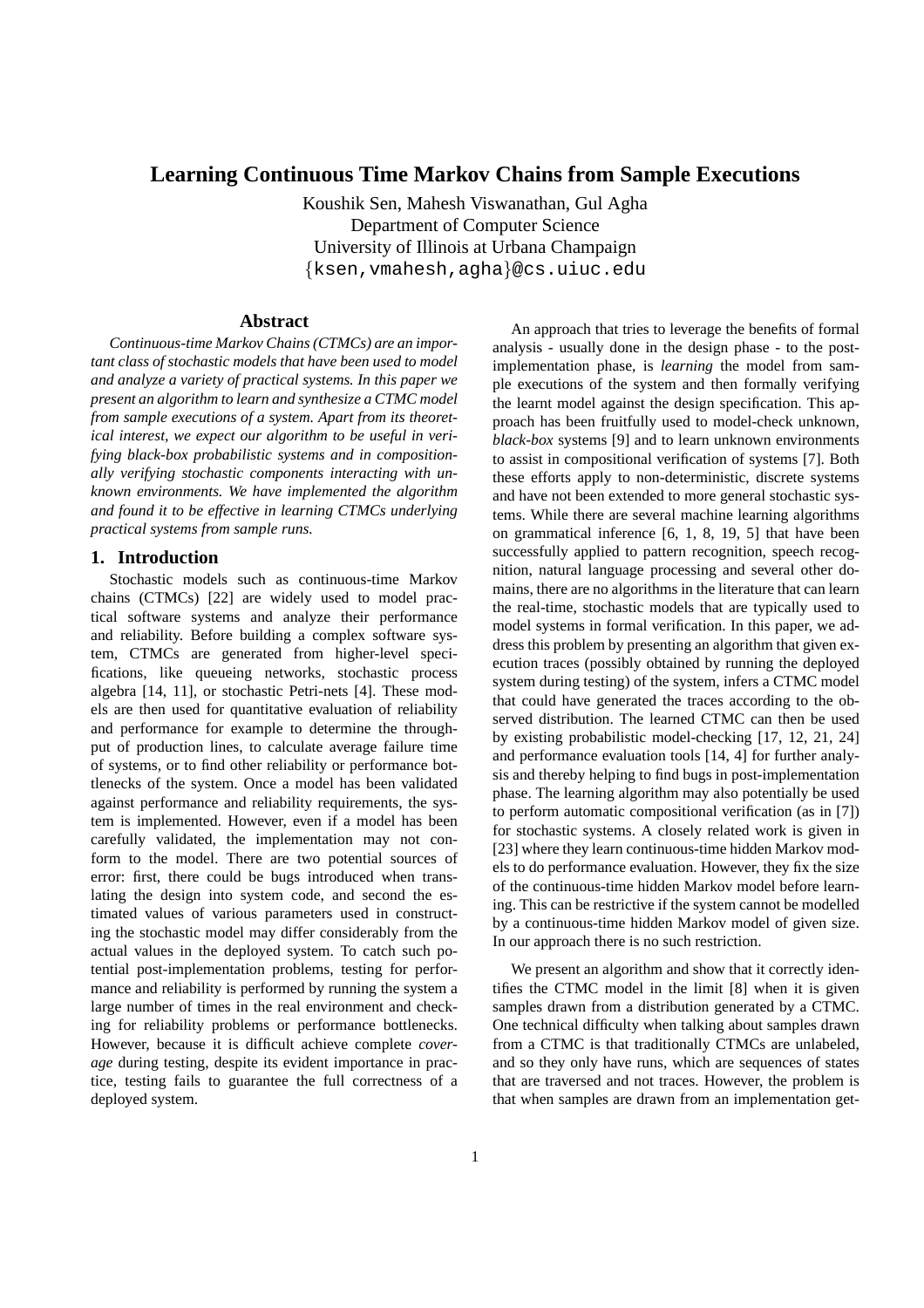ting information that uniquely identifies states is expensive and impractical, and can lead to the construction of a very large model which does not collapse equivalent states. To address this difficulty, we introduce the model of an *Edge Labeled Continuous-time Markov Chain* ( $CTMC_L$ ) where edges are labeled from a finite set of alphabet and traces are sequences of edge labels which are given to the learning algorithm.

Our algorithm is based on the state merging paradigm introduced and used in RPNI [19] and ALERGIA [6]. The samples provided to the learning algorithm are used to construct what we call a *prefix-tree continuous-time Markov chain*. Such Markov chains are the simplest CTMC that are consistent with the samples. The algorithm then progressively generalizes this model (i.e., produces models with additional behaviors) by merging pairs of states about whose "equivalence" the sample has evidence. Since the traces do not have complete state information about the original CTMC states, statistical information present in the samples is used to distinguish states. Our key algorithmic insight is in determining the statistical tests that can be used to conclude the equivalence of states with a given confidence. The candidate states that are tested for equivalence by the algorithm are done in a carefully chosen order (as in RPNI and ALERGIA) to ensure that the algorithm runs in time polynomial in sample size. The algorithm terminates when it has tested for all possible merges. Like all algorithms that learn in the limit, we show that this algorithm learns the correct CTMC given a sufficiently large sample. Our proof that the algorithm learns in the limit relies on a novel method to bound the error probability of our statistical tests. The CTMC that the algorithm learns may be much smaller than the implementation, since it merges all potentially equivalent states, and it only generates the *reachable* portion of the implementation. This can be particularly beneficial in the context of formal verification; the running time and space requirements of verification algorithms depend on the size of the reachable portion of the model. We have implemented our algorithm in Java and experimented by learning some example systems encountered in practice.

The rest of the paper is organized as follows. We give the preliminary definitions and notations in Section 2, followed by the learning algorithm in Section 3. In Section 4 we prove that the learned CTMC converges to the original CTMC in the limit. We report our initial experimental results in Section 5 and conclude in Section 6.

## **2. Preliminaries**

We recall some basic concepts related to CTMCs. Our presentation of this material is slightly non-standard in that we consider CTMCs that have labels both on the edges and the states. In what follows we assume AP to be a finite set of atomic propositions that are used in describing reliability and performance constraints.

**Definition 1** *An* Edge Labeled Continuous-time Markov Chain *(CTMC<sub>L</sub>)* is a tuple  $\mathcal{M} = (S, \Sigma, s_0, \delta, \rho, L)$  where

- S *is a finite set of states,*
- Σ *is a finite alphabet of edge labels,*
- $s_0 \in S$  *is the initial state,*
- $\delta: S \times \Sigma \rightarrow S$  *is a partial function which maps a state and an alphabet to the next state,*
- $\rho: S \times \Sigma \to \mathbb{R}_{\geq 0}$  *is a function which returns a positive real, called* rate*, associated with the transition. We assume that*  $\rho(s, a) = 0$  *if and only if*  $\delta(s, a)$  *is not defined.*
- $L: S \rightarrow 2^{AP}$  *is a function which assigns to each state* s ∈ S *the set* L(s) *of atomic propositions that are valid in* s*.*

A  $CTMC<sub>L</sub>$  defined as above is deterministic in the sense that for a given state  $s \in S$  and an alphabet  $a \in \Sigma$  the state reached from  $s$  by the edge labeled  $\alpha$  is unique if it exists. Intuitively, the probability of moving from state  $s$ to state  $s'$  along the edge labeled  $a$  within time  $t$  is given by  $(1 - e^{-\rho(s,a)t})$ . This probability corresponds to the cumulative probability of an exponential distribution with rate  $\rho(s, a)$ . For a given state s, if there are more than one alphabet  $a \in \Sigma$  such that  $\rho(s, a) > 0$  then there is a competition between the transitions. More precisely, for each transition  $s \to \delta(s, a)$  from s for which  $\rho(s, a) > 0$ , a random time  $t$  is sampled from the exponential distribution with rate  $\rho(s, a)$ . Then the transition corresponding to the lowest sampled time is taken. The probability to move from a state s to another state, along the edge  $a$ , within  $t$  time units i.e. the time sampled for the transition corresponding to  $s \to \delta(s, a)$  is minimum, is given by

$$
\mathbf{P}(s, a, t) = \frac{\rho(s, a)}{\mathbf{E}(s)} \left( 1 - e^{-\mathbf{E}(s)t} \right)
$$

where  $\mathbf{E}(s) = \sum_{a \in \Sigma} \rho(s, a)$  is the total rate at which any transition from the state  $s$  is taken. In other words, the probability of leaving the state  $s$  within  $t$  time units is  $(1 - e^{-\mathbf{E}(s)t})$ . This is because the distribution for the minimum time among all edges is exponential with rate  $E(s)$ . Thus we can see the probability of moving from a state  $s$ along the edge  $\alpha$  is the probability of staying at the state  $s$ for less than  $t$  time units times the probability of taking the edge  $a$ . The probability of taking the edge  $a$  from state  $s$  is thus given by

$$
\mathbf{P}(s,a) = \frac{\rho(s,a)}{\mathbf{E}(s)}
$$

When  $\mathbf{E}(s) = 0$ , we define  $\mathbf{P}(s, a) = 0$  for every a.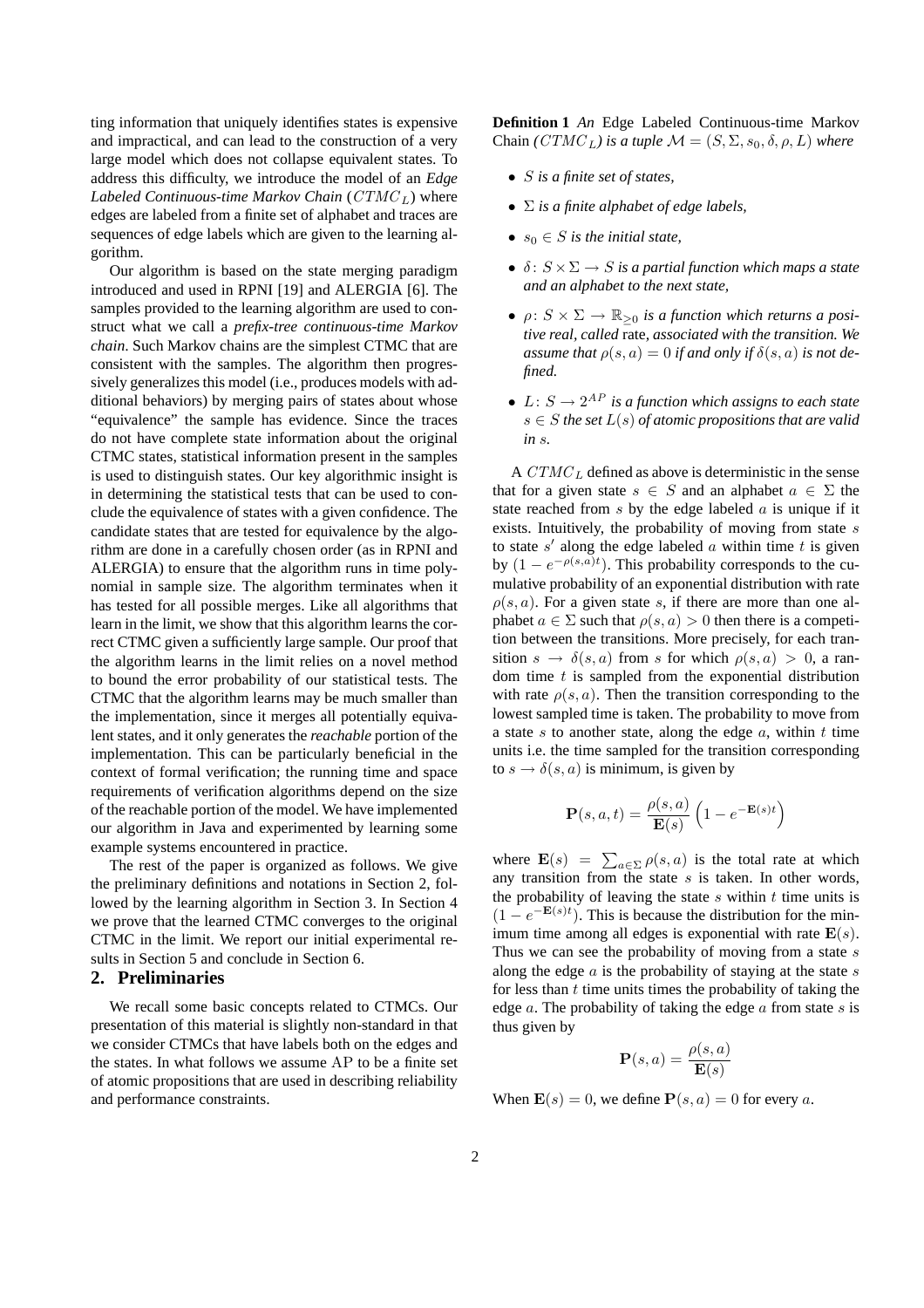*Paths and Probability Space* A *path* τ starting at state s is a finite or infinite sequence  $l_0 \stackrel{(a_1,t_1)}{\longrightarrow} l_1 \stackrel{(a_2,t_2)}{\longrightarrow} l_2 \stackrel{(a_3,t_3)}{\longrightarrow} \cdots$ such that there is a corresponding sequence  $v_0 \xrightarrow{z_{0}} v_1 \xrightarrow{a_2}$  $v_2 \stackrel{a_3}{\longrightarrow} \cdots$  of states with  $s = v_0$ ,  $L(v_i) = l_i$ ,  $t_i \in \mathbb{R}_{\geq 0}$ ,  $\delta(v_i, a_{i+1}) = v_{i+1}$  for all i. For a path  $\tau$  from  $s, \tau[s, i] = v_i$ is the *i*<sup>th</sup> state of the path and  $\eta[\tau, s, i] = t_i$  is the time spent in state  $v_{i-1}$ . A *maximal* path starting at state s is a path  $\tau$  starting at s such that it is either infinite or (if finite)  $\mathbf{E}(\tau[s, n]) = 0$ , where *n* is the length of  $\tau$ . The set of all maximal paths starting at state s is denoted by  $Path(s)$ ; the set of all (maximal) paths in a CTMC  $M$ , denoted by  $Path(\mathcal{M})$ , is taken to be  $Path(s_0)$ , where  $s_0$  is the initial state.

Let  $\pi = l_0 \stackrel{a_1}{\longrightarrow} l_1 \stackrel{a_2}{\longrightarrow} \cdots \stackrel{a_k}{\longrightarrow} l_k$  be a finite sequence such that there is a sequence of states  $s_0, s_1, \ldots s_k$  such that  $s_0$  is the initial state,  $L(s_i) = l_i$  and  $\delta(s_i, a_{i+1}) =$  $s_{i+1}$ ;  $\pi[i]$  is used to denote state  $s_i$  in the sequence corresponding to  $\pi$ . Let  $I_1, I_2, \ldots I_k$  be non-empty intervals in  $\mathbb{R}_{\geq 0}$ . Then  $C(l_0, (a_1, I_1), l_1, \ldots (a_k, I_k), l_k)$  denotes a *cylinder set* consisting of all paths  $\tau \in Path(s_0)$  such that  $\tau[s_0, i] = \pi[i]$  (for  $i \leq k$ ) and  $\eta[\tau, s_0, i] \in I_i$ . Let  $\mathcal{B}$  be the smallest  $\sigma$ -algebra on  $Path(s_0)$  which contains all the cylinders  $C(l_0, (a_1, I_1), l_1, \ldots (a_k, I_k), l_k)$ . The probability measure over  $\beta$  is the unique measure inductively defined as  $Path(C(l_0)) = 1$ , if  $L(s_0) = l_0$  and for  $k > 0$  as

$$
Prob(C(l_0, (a_1, I_1), l_1, \ldots l_{k-1}, (a_k, I_k), l_k))
$$
  
= Prob(C(l\_0, (a\_1, I\_1), l\_1, \ldots l\_{k-1}))  

$$
\mathbf{P}(s_{k-1}, a_k) \cdot (e^{-\mathbf{E}(s_{k-1})\ell} - e^{-\mathbf{E}(s_{k-1})u})
$$

where  $\ell = \inf I_k$  and  $u = \sup I_k$ , and  $s_{k-1} = \pi[k-1]$ 

### **3. Learning Edge Labeled CTMCs**

The learning problem considered in this paper falls under the category of stochastic grammatical inference [6, 16, 20, 5]. In stochastic grammatical inference, samples are taken from a stochastic language. Given these samples the stochastic language is learned by finding statistical regularity among the samples. The parameters for the different distributions determining the language are also estimated from the relative frequencies of the samples. For most of these learning algorithms it has been shown that they can learn the stochastic language in the *limit* i.e. if the number of samples tends towards infinity then the learned language is the same as the language that generated the sample. All these algorithms essentially follow the same technique: they build a prefix-tree automata which stores exactly the same samples and then they test and merge possibly equivalent states.

We present the algorithm for learning edge labeled CTMCs. We first consider the issue of how to generate and reason about behaviors (visible execution traces) of finite length, given that traditionally the behaviors are assumed to be of infinite length. We then present some concepts that are used in the algorithm. After this we present the algorithm, whose proof of correctness appears in Section 4.

### **3.1. Generating Samples**

In this paper we consider the problem of learning  $CTMC<sub>L</sub>$  from examples generated by simulating a system under investigation. The way  $CTMC<sub>L</sub>$  is formally defined in Section 2, all behaviors are *maximal* executions, and maximal executions are typically infinite. This creates a technical difficulty namely what the samples appropriate for learning are. To overcome this problem we define a finitary version of  $CTMC<sub>L</sub>$  called *Finitary Edge Labeled Continuous-time Markov Chains*  $(\overrightarrow{CTMC}_L^{\tilde{f}})$  which is a  $CTMC_L$ , with a non-zero stopping probability in any state. This allows one to generate and reason about behaviors of finite length. It is important to note however, that use of  $CTMC<sub>L</sub><sup>f</sup>$  is merely a technical tool. Our primary goal is to learn the underlying  $CTMC<sub>L</sub>$  and as we shall see in Proposition 3, we can achieve this by learning the  $CTM\tilde{C}_L^f$ . Moreover in this effort, the specific value of the stopping probability that we use does not influence the correctness of the result. We present the formal definition of a  $CTMC_{L}^{f}$ .

**Definition 2** *A* Finitary Edge Labeled Continuous-time Markov Chain *(CTMC* $_L^f$ ) is a pair  $\mathcal{F} = (\mathcal{M}, p)$  where  $M$  *is a CTMC<sub>L</sub>* and p denotes the stopping probabil*ity in any state* s *of* M

There exists a trivial surjection  $\Theta: (\mathcal{M}, p) \mapsto \mathcal{M}$ .

A finite sequence  $\tau = l_0 \stackrel{(a_1, t_1)}{\longrightarrow} l_1 \stackrel{(a_2, t_2)}{\longrightarrow} l_2 \cdots \stackrel{(a_n, t_n)}{\longrightarrow} l_n$ is a path of the  $\mathit{CTMC}_L^f\, \mathcal{F} = (\mathcal{M}, p)$  starting from a state  $s$ iff it is path (not necessarily maximal) of  $M$  starting from s. The set of paths starting from state s is denoted by  $Path(s)$ . The  $i^{\text{th}}$  state of path  $\tau$  from s and the time spent in the  $i^{\text{th}}$  state are defined similarly, and are denoted by  $\tau[s, i]$ and  $\eta[\tau, s, i]$ , respectively. The  $\sigma$ -field corresponding to a  $CTMC<sub>L</sub><sup>f</sup>$  is defined analogously to that of a  $CTMC<sub>L</sub>$ . For the path  $\tau$  from state s, the probability that the  $CTMC_L^f$  exhibits such a path is given by

$$
Prob_{\mathcal{F}}(\tau,s) =
$$
  
(1-p) ·  $\mathbf{P}(\tau[s,0],a_1,t_1) \cdot (1-p) \cdot \mathbf{P}(\tau[s,1],a_2,t_2)$   
... (1-p) ·  $\mathbf{P}(\tau[s,n-1],a_n,t_n) \cdot p$ 

Given a  $CTMC<sub>L</sub>$  we extend it to a  $CTMC<sub>L</sub><sup>f</sup>$  by associating a known probability  $p_{\perp}$  (say  $p_{\perp} = 0.1$ ) as the stopping probability. The  $\overrightarrow{CTMC}_L^f$  thus obtained is then simulated to get a multi-set of finite samples which we treat as the multi-set of examples for learning. In our algorithm we will assume that we are given a finite multi-set of examples from a  $CTMC<sub>L</sub>$  M extended with a known stopping probability p to a  $CTMC_{L}^{f}$ . Our goal will be to learn M from the multi-set of examples.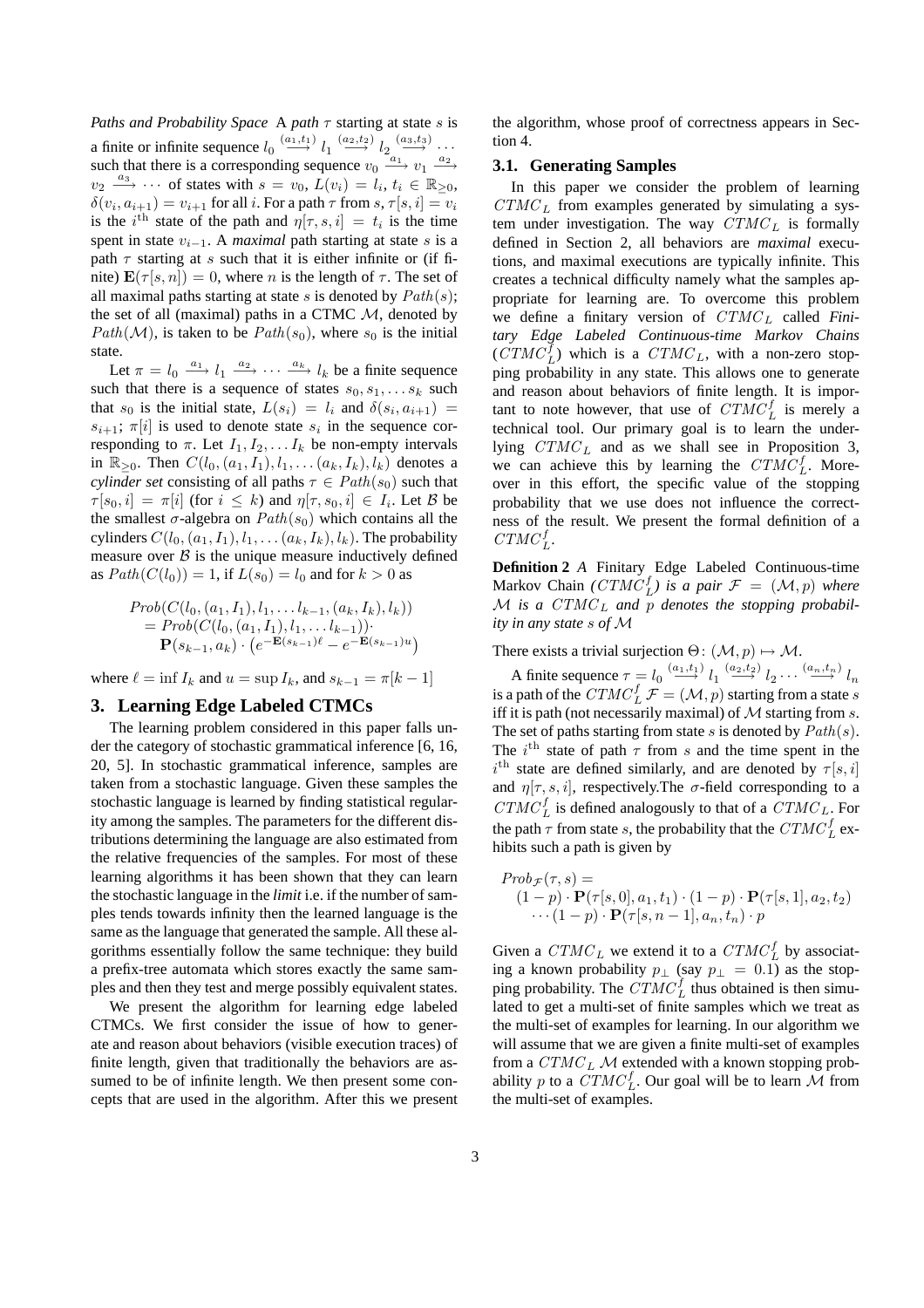Note that for a given implemented system, which can be seen as a software program, an example can be generated in the following way. Let  $s_0$  be the initial state of the program. Then add  $l_0 = L(s_0)$  to the example sequence. We set a probability  $p_0 = 0.1$ . With probability  $p_0$  return the current sequence as an example. With probability  $1 - p_0$  execute the next instruction of the program. If the execution of the instruction  $a_i$  takes time  $t_i$  and results in the change of state from  $s_{i-1}$  to  $s_i$  then add  $\stackrel{(a_i,t_i)}{\longrightarrow} L(s_i)$  to the example sequence.

## **3.2. Definitions**

We next define the notations and the concepts that we will use to describe the learning algorithm. Given a  $CTMC_L \mathcal{M} = (S, \Sigma, s_0, \delta, \rho, L)$  we can extend the definition of  $\delta$  as follows:

 $\delta(s, \lambda) = s$  where  $\lambda$  is the empty string  $\delta(s, xa) = \delta(\delta(s, x), a)$  where  $x \in \Sigma^*$  and  $a \in \Sigma$  $\delta(s, a) = \perp$  if  $\delta(s, a)$  is not defined  $\delta(s, xa) = \bot$  if  $\delta(s, x) = \bot$  or  $\delta(\delta(s, x), a)$  is undefined

For a given example  $\tau = l_0 \stackrel{(a_1, t_1)}{\longrightarrow} l_1 \stackrel{(a_2, t_2)}{\longrightarrow} l_2 \cdots \stackrel{(a_n, t_n)}{\longrightarrow}$  $l_n$ , let  $\tau|_{\Sigma}$  be the string  $a_1 a_2 \ldots a_n$ . We use  $Pr(\tau)$  to denote the set  $\{x \mid \exists y : xy = \tau | \Sigma \}$ , that is,  $Pr(\tau)$  is the set of all prefixes of  $\tau|_{\Sigma}$ . Given a multi-set  $I^{+}$  of examples, let or an prenxes or  $\tau_{\mid \Sigma}$ . Given a multi-set  $T^+$  or examples, let  $Pr(T^+)$  be the set  $\bigcup_{\tau \in T^+} Pr(\tau)$ . If there exists an example  $l_0 \stackrel{(a_1,t_1)}{\longrightarrow} l_1 \stackrel{(a_2,t_2)}{\longrightarrow} l_2 \cdots \stackrel{(a_i,t_i)}{\longrightarrow} l_i \cdots \stackrel{(a_n,t_n)}{\longrightarrow} l_n$  in  $I^+$ such that  $x = a_1 a_2 \dots a_i$  then we define  $L(x, I^+) = l_i$ .

Let  $n(x, I^+)$  be the number of  $\tau \in I^+$  such that  $x \in$  $Pr(\tau)$  and let  $n'(x, I^+)$  be  $n(x, I^+)$  minus the number of  $x \in I^+$ . Thus  $n(x, I^+)$  counts the number of examples in  $I^+$  for which x is a prefix and  $n'(x, I^+)$  is the number of examples in  $I^+$  for which x is prefix and length of x is less than the length of the example. For  $\tau = l_0 \stackrel{(a_1,t_1)}{\longrightarrow}$  $l_1 \stackrel{(a_2,t_2)}{\longrightarrow} l_2 \cdots \stackrel{(a_i,t_i)}{\longrightarrow} l_i \cdots \stackrel{(a_n,t_n)}{\longrightarrow} l_n$ , if  $x = a_1 a_2 \ldots a_{i-1}$ and  $a = a_i$ , then  $\theta(x, a, \tau) = t_i$  and 0 otherwise; in other words,  $\theta(x, a, \tau)$  denotes the time spent in the state reached after x in  $\tau$ . We define  $\hat{\theta}(x, I^+)$  and  $\hat{p}(x, a, I^+)$  as follows:

$$
\hat{\theta}(x, I^+) = \begin{cases}\n\frac{\sum_{a \in \Sigma} \sum_{\tau \in I^+} \theta(x, a, \tau)}{n'(x, I^+)} & \text{if } n'(x, I^+) > 0 \\
0 & \text{otherwise} \\
\hat{p}(x, a, I^+) = \begin{cases}\n\frac{n(xa, I^+)}{n'(x, I^+)} & \text{if } n'(x, I^+) > 0 \\
0 & \text{otherwise}\n\end{cases}\n\end{cases}
$$

Note that  $\hat{\theta}(x, I^+)$  gives an estimate of  $1/\mathbf{E}(s)$  where s is the state  $\delta(s_0, x)$  and  $\hat{p}(x, a, I^+)$  gives an estimate of  $\mathbf{P}(s, a)$ .

Given a multi-set  $I^+$  of examples we first construct a prefix-tree  $CTMC_L^f$  defined as follows.

**Definition 3** *The prefix-tree*  $CTMC_{L}^{f}$  *for a multi*set of examples  $I^+$  is a  $CTMC_L^f$   $PCTMC(I^+)$  =  $((S, \Sigma, s_0, \delta, \rho, L), p)$ *, where* 

\n- $$
S = Pr(I^+)
$$
\n- $s_0 = \lambda$  (the empty string)
\n- $\delta(x, a) = \begin{cases} xa \text{ if } xa \in S \\ \bot \text{ otherwise} \end{cases}$
\n- $\mathbf{E}(x) = 1/\hat{\theta}(x, I^+)$
\n- $\mathbf{P}(x, a) = \hat{p}(x, a, I^+)$
\n- $\theta(x, a) = \mathbf{P}(x, a)\mathbf{E}(x)$
\n

- 7.  $L(x) = L(x, I^+)$
- *8.* p *is the stopping probability associated with the*  $CTMC<sub>L</sub><sup>f</sup>$  that generated the examples.

A  $PCTMC(I^+)$  is an  $CTMC_L^f$  consistent with the examples in  $I^+$  in the sense that for every example in  $I^+$  there is a corresponding path in the  $CTMC_{L}^{f}$ .

The learning algorithm proceeds by generalizing the initial guess, PCTMC (I <sup>+</sup>), by merging *equivalent* states. The formal definition of when two states are equivalent is now presented.

**Definition 4** *Given a*  $CTMC_L$   $\mathcal{M} = (S, \Sigma, s_0, \delta, \rho, L)$ *, a relation*  $R \subseteq S \times S$  *is said to be stable relation if and only if for any*  $s, s' \in S$  *such that*  $(s, s') \in R$ *, we have* 

- *a*)  $L(s) = L(s')$
- b)  $\mathbf{E}(s) = \mathbf{E}(s')$
- *c) for all*  $a \in \Sigma$  *if there exists*  $t \in S$  *such that*  $\delta(s, a) = t$ *then there exists a*  $t' \in S$  *such that*  $\delta(s', a) = t'$ ,  $P(s, a) = P(s', a)$  and  $(t, t') \in R$ , and conversely
- *d*) for all  $a \in \Sigma$  if there exists  $t' \in S$  such that  $\delta(s', a) =$ *t'* then there exists  $a \, t \in S$  such that  $\delta(s, a) = t$ ,  $P(s', a) = P(s, a)$  *and*  $(t', t) \in R$ *.*

*Two states s and s' in*  $CTMC<sub>L</sub>$  *M are said to be* equivalent  $(s \equiv s')$  *if and only if there is a stable relation*  $R$  *such that*  $(s, s') \in R$ .

The correctness of learning algorithm crucially depends on the fact that merging two equivalent states results in a  $CTMC<sub>L</sub>$  that generates the same distribution. But before we state and prove this formally we make a simple observation about equivalent states.

**Lemma 1** Let  $\mathcal{F} = (\mathcal{M}, p)$  be an CTMC<sub>L</sub><sup>f</sup> and  $s \equiv s'$ .  $\tau$  *is a path starting from s iff*  $\tau$  *is a path starting from s'. Moreover*  $Prob_{\mathcal{F}}(\tau, s) = Prob_{\mathcal{F}}(\tau, s').$ 

**Proof:** Let  $\tau = l_0 \stackrel{(a_1,t_1)}{\longrightarrow} l_1 \stackrel{(a_2,t_2)}{\longrightarrow} l_2 \cdots \stackrel{(a_n,t_n)}{\longrightarrow} l_n$  be a path starting from s. There is a sequence  $v_0 \stackrel{a_1}{\longrightarrow} v_1 \stackrel{a_2}{\longrightarrow} \cdots v_n$ of states such that  $v_0 = s$ . Since  $s \equiv s'$  and  $\delta(s, a_1) = v_1$ , there must be a state  $u_1$  such that  $\delta(s', a_1) = u_1$  and  $u_1 \equiv v_1$ . Continuing inductively, we can construct a sequence of states  $u_0 \stackrel{a_1}{\longrightarrow} u_1 \stackrel{a_2}{\longrightarrow} \cdots u_n$ , such that  $u_0 = s'$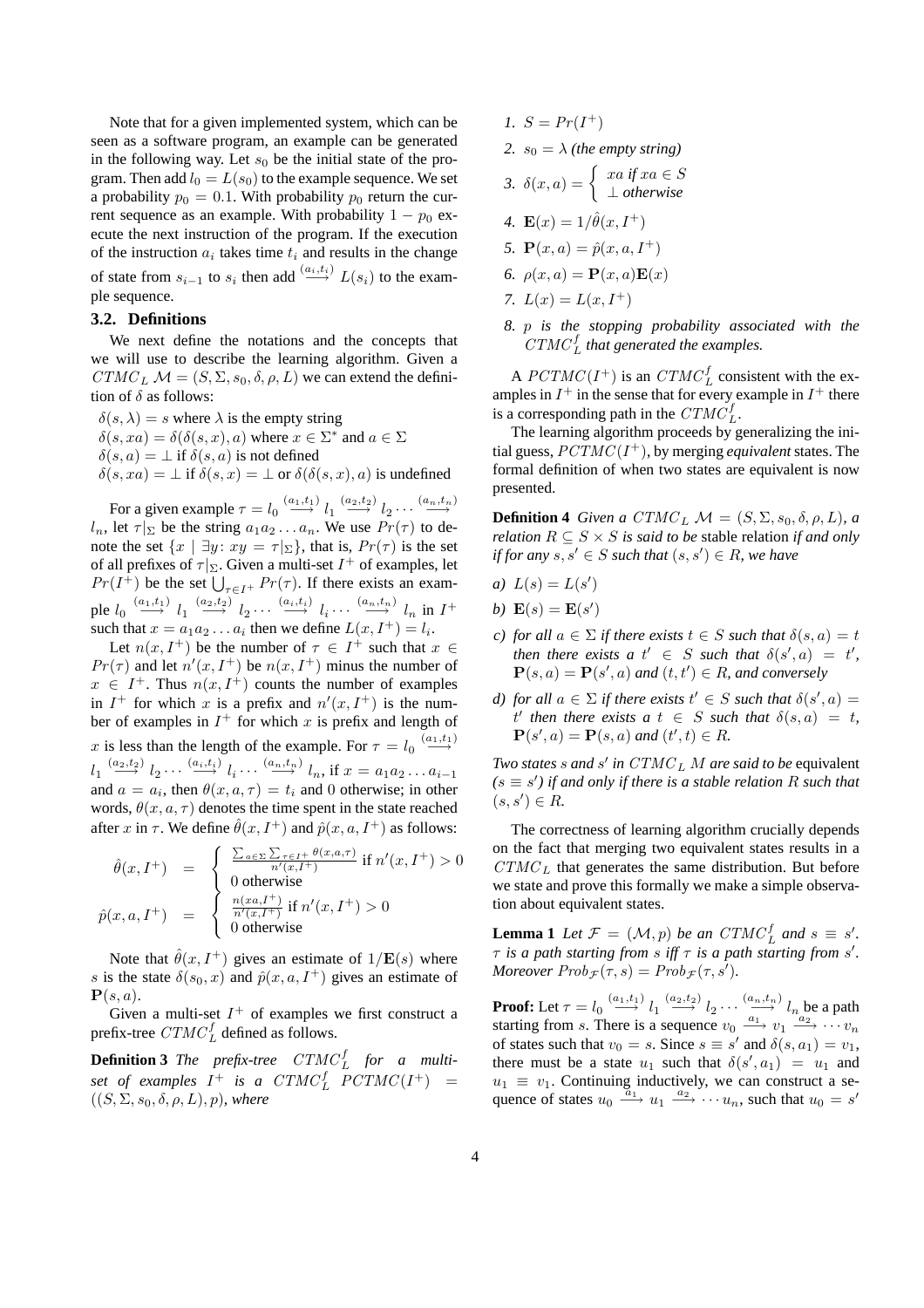and  $u_i \equiv v_i$ . Hence  $\tau$  is also a path starting from s'. Furthermore, since  $u_i \equiv v_i$ , we know that  $\mathbf{E}(u_i) = \mathbf{E}(v_i)$ , and  $P(u_i, a_{i+1}) = P(v_i, a_{i+1})$  and hence  $Prob_{\mathcal{F}}(\tau, s) =$ Pro $b_{\mathcal{F}}(\tau, s')$ . For paths starting from s', the argument is symmetric.

**Definition 5** *Two CTMC*<sup> $f$ </sup><sub>L</sub>s  $\mathcal F$  *and*  $\mathcal F'$  *with initial states*  $s_0$ *and*  $s'_0$ , respectively, are said to be equivalent *if*  $Path(\mathcal{F}) =$  $Path(\mathcal{F}')$  and for every  $\tau \in Path(\mathcal{F})$ ,  $Prob_{\mathcal{F}}(\tau, s_0)$  =  $Prob_{\mathcal{F}'}(\tau, s'_0)$ .

For a  $CTMC<sub>L</sub>$   $\mathcal{M} = (S, \Sigma, s_0, \delta, \rho, L)$ , the *minimal*  $CTMC<sub>L</sub>$  is defined to be the quotient of M with respect to the equivalence relation on states. Formally, the minimal  $CTMC_L$  is  $\mathcal{M}' = (S', \Sigma, s'_0, \delta', \rho', L')$  such that

- 1. S' are the equivalence classes of S with respect to  $\equiv$ ,
- 2.  $s'_0 = [s_0]$ , the equivalence class of  $s_0$
- 3.  $\delta'([s], a) = [s']$  iff  $\delta(s, a) = s'$
- 4.  $\rho'([s], a) = \rho(s, a)$  and
- 5.  $L'([s]) = L(s)$

Observe, that this is well-defined, because of the way  $\equiv$  is defined.

**Proposition 2** Let  $\mathcal{F}$  =  $(\mathcal{M}, p)$  be a  $CTMC_L^f$ . Then  $\mathcal{F}' = (\mathcal{M}', p)$  is equivalent to  $\mathcal F$  where  $\mathcal M'$  is the mini*mal* CTMC <sup>L</sup> *corresponding to* M

**Proof:** The proof is a straightforward consequence of the definition of the minimal  $CTMC<sub>L</sub> M'$ . It relies on the observation that for a path  $\tau$ ,  $v_0 \xrightarrow{a_1} v_1 \xrightarrow{a_2} \cdots v_n$  is a sequence of states visited in M iff  $[v_0] \stackrel{a_1}{\longrightarrow} [v_1] \stackrel{a_2}{\longrightarrow} \cdots [v_n]$ in M'. Furthermore, since  $\rho'([s], a) = \rho(s, a)$ , the probabilities are also the same.

We conclude the section with the observation that for equivalent  $CTMC_{L}^{f}$ s with the same stopping probability, the associated  $CTMC<sub>LS</sub>$  define the same probability space on the set of paths. This next proposition together with Proposition 2 shows that given any  $CTMC<sub>L</sub>$ , we can always construct a smaller equivalent  $CTMC<sub>L</sub>$  by merging equivalent states, thus providing mathematical justification for our algorithm.

**Proposition 3** Let  $\mathcal{F} = (\mathcal{M}, p)$  and  $\mathcal{F}' = (\mathcal{M}', p)$  be two  $CTMC<sup>f</sup><sub>L</sub>s$  with the same stopping probability p. Then the *probability spaces defined by*  $M$  *and*  $M'$  *are the same.* 

We skip the proof of this proposition in the interests of space. However, we would like to point out some of the important consequences of Proposition 3. First is that if we learn an  $CTMC<sub>L</sub><sup>f</sup>$  that has the same stopping probability as the one that was used to generate the samples from the system, then the underlying  $CTMC<sub>L</sub>$ s are also equivalent in terms of the distribution on traces they generate. Second, the specific value of the stopping probability plays no role

in proving the correctness of our learning algorithm. It may have an effect in terms of the length of traces produced and the number of traces needed to learn. The right choice of the stopping probability is thus one that is determined by the empirical constraints that one is working in.

### **3.3. Learning Algorithm**

**algorithm** learnCTMC  $\mathbf{Input:} \ I^{+}:\ \mathbf{a} \ \mathsf{multi-set} \ \mathsf{of} \ \mathsf{examples}$  $\alpha$  : confidence level **Output:** CTMC<sub>L</sub> begin  $A \leftarrow PCTMC(I^+)$ for  $i = 2$  to |A| do for  $j = 1$  to  $i - 1$  do if compatible( $s_i, s_j, \alpha, I^+$ ) then  $A \leftarrow \text{merge}(A, s_i, s_j)$  $A \leftarrow$  determinize(A) exit j-loop endif return A end **Figure 1.** Algorithm to learn  $CTMC_L^f$ 

The algorithm for  $CTMC<sub>L</sub>$  learning, described in Figure 1, first constructs the prefix-tree  $CTMC_L^f$  $A = PCTMC(I^+)$  from the multi-set of examples  $I^+$ . We assume that the states in A are ordered in lexicographic order.<sup>1</sup> Let |A| be the number of states in A. The algorithm then tries to merge pairs of states in  $A$  that are equivalent in a quadratic loop, i.e. for all i from 1 to |A| the algorithm tries to merge  $s_i$  with the states  $s_1, s_2, \ldots, s_{i-1}$ in that order. If two states  $s_i$  and  $s_j$  are equivalent they are merged using the method  $merge(A, s_i, s_j)$ . The smallest state in a block of merged states is used to represent the whole block. After every merge of state  $s_i$  and  $s_j$  the resulting  $CTMC<sub>L</sub><sup>f</sup>$  may be non-deterministic. However, equivalence of  $s_i$  and  $s_j$  implies that each successor of  $s_i$  is equivalent to the corresponding successor of  $s_i$ . This means that those successors should also get merged. To ensure this the method *determinize*(A) described in Figure 2 is invoked which removes the non-determinism in A by a sequence of merges. After every merge the probabilities  $P(s, a)$  and the rates  $E(s)$  are re-computed for every state as there is more information available at every state. The algorithm stops when no more merging is possible.

<sup>1</sup> For  $\Sigma = \{a, b\}$ , the lexicographic ordering is  $\lambda, a, b, aa, ab, ba, bb, aaa, \ldots$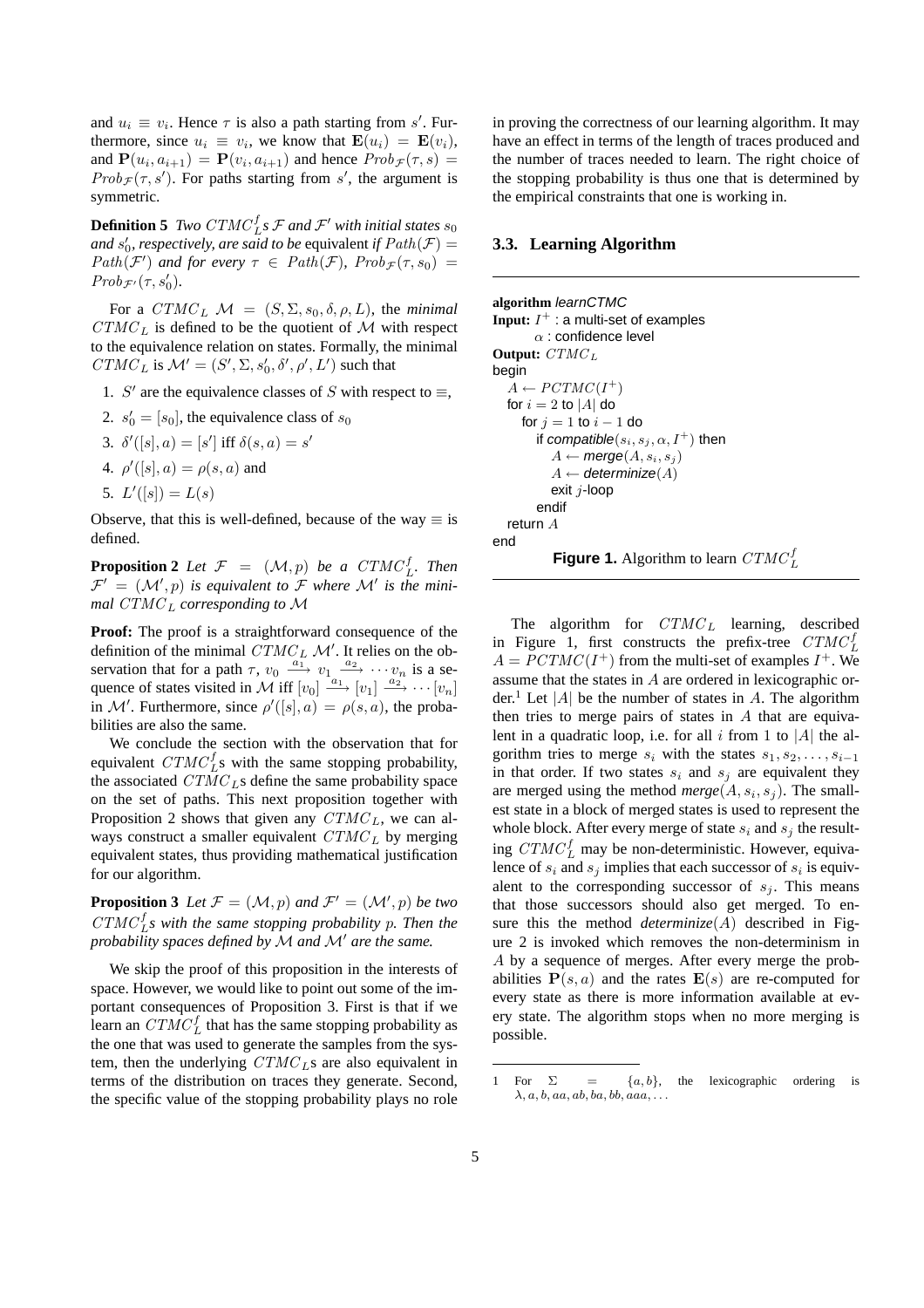**algorithm** determinize **Input:** A **Output:** CTMC<sub>L</sub> begin while $(\exists s, a \in A : s', s'' \in \delta(s, a))$  do  $A \leftarrow \text{merge}(A, s', s'')$ return A end

**Figure 2.** *determinize* removes non-determinism

Now the observations Proposition 2 and 3 together suggest that the above algorithm would be correct if indeed we could test for equivalence of two states. This, however, is not the case, as A is built from experimental data. However, we approximately check the equivalence of two states recursively through statistical hypothesis testing [15, 18]. We say that two states  $s_i$  and  $s_j$  are compatible, denoted by  $s_i \approx s_j$ , if  $L(s) = L(s')$ ,  $\mathbf{E}(s) \sim \mathbf{E}(s')$ , for all  $a \in \Sigma$ ,  $\mathbf{P}(s_i, a) \sim$  $\mathbf{P}(s_j, a)$ , and  $\delta(s_i, a) \approx \delta(s_j, a)$ , where  $\mathbf{E}(s) \sim \mathbf{E}(s')$ means that  $\mathbf{E}(s)$  and  $\mathbf{E}(s')$  are equal within some statistical uncertainty and similarly for  ${\bf P}(s_i, a) \sim {\bf P}(s_j, a)$ . The decision for compatibility is made using the function *compatible* described in Figure 3.

**algorithm** compatible **Input:**  $x, y, I^+, \alpha$ **Output:** boolean begin if  $L(x, I^+) \neq L(y, I^+)$  then return FALSE if differentExpMeans $(\hat{\theta}(x,I^+), n'(x,I^+),$  $\hat{\theta}(y, I^+), n'(y, I^+), \alpha)$  then return FALSE for  $\forall a \in \Sigma$ if differentBerMeans( $\hat{p}(x, a, I^+), n(xa, I^+),$  $\hat{p}(y, a, I^+), n(ya, I^+), \alpha)$  then return FALSE if not compatible( $\delta(x, a)$ ,  $\delta(y, a)$ ,  $I^+$ ,  $\alpha$ ) then return FALSE endfor return TRUE end

**Figure 3.** *compatible* checks if two two states are approximately equivalent

The check for  $\mathbf{E}(s_i) \sim \mathbf{E}(s_j)$  is performed by the function *differentExpMean*, described in Figure 4, which uses statistical hypothesis testing. The function actually checks if the means  $1/\mathbf{E}(s_i)$  and  $1/\mathbf{E}(s_i)$  of two exponential distributions are different. Given two exponential distributions with means  $\theta_1$  and  $\theta_2$  we want to check if  $\theta_1 = \theta_2$  against the fact fact that  $\theta_1 \neq \theta_2$ . This is equivalent to checking  $\frac{\theta_1}{\theta_2}$  = 1 against the fact that  $\frac{\theta_1}{\theta_2} \neq 1$ . In statistical terms we call  $\frac{\theta_1}{\theta_2} = 1$  as the null hypothesis (denoted by  $H_0$ ) and  $\frac{\theta_1}{\theta_2} \neq 1$  as the alternate hypothesis (denoted by  $H_a$ ). To test the hypothesis  $H_0$  against  $H_a$  we draw  $n_1$  samples, say  $x_1, x_2, \ldots, x_{n_1}$ , from the exponential distribution with mean  $\theta_1$  and  $n_2$  samples, say  $y_1, y_2, \ldots, y_{n_2}$ , from the exponential distribution with mean  $\theta_2$ . We estimate  $\theta_1$  and  $\theta_2$ by  $\hat{\theta}_1 = \frac{\sum_{i=1}^{n_1} x_i}{n_1}$  and  $\hat{\theta}_2 = \frac{\sum_{i=1}^{n_2} y_i}{n_2}$  respectively. Then we use the ratio  $\frac{\hat{\theta_1}}{\hat{\theta_2}}$  to check  $H_0$  against  $H_a$  as follows:

We can say that  $x_1, x_2, \ldots, x_{n_1}$  are random samples from the random variables  $X_1, X_2, \ldots, X_{n_1}$  where each  $X_i$  has an exponential distribution with mean  $\theta_1$ . Similarly,  $y_1, y_2, \ldots, y_{n_2}$  are random samples from the random variables  $Y_1, Y_2, \ldots, Y_n$ , where each  $Y_i$  has an exponential distribution with mean  $\theta_2$ . Then it can be shown by methods of moment generating function that the random variables  $2 \sum X_i$  $\frac{\sum X_i}{\theta_1}$  and  $\frac{2\sum Y_i}{\theta_2}$  $\frac{2 \sum X_i}{\theta_1}$  and  $\frac{2 \sum Y_i}{\theta_2}$  have  $\chi^2(2n_1)$  and  $\chi^2(2n_2)$  distributions respectively. This implies that the ratio  $\frac{(2 \sum X_i)/(2n_1\theta_1)}{(2 \sum Y_i)/(2n_2\theta_2)}$  or  $\sum X_i/n_1$  $\frac{X_i/n_1}{\theta_1}/\frac{\sum Y_i/n_2}{\theta_2}$  $\frac{Y_i/n_2}{\theta_2}$  has F distribution with  $(2n_1, 2n_2)$  degrees of freedom. Assuming that  $H_0$  holds  $\sum_{n=1}^{\infty}$  $\sum X_i/n_1$  $\frac{\Lambda_i/n_1}{Y_i/n_2}$  has  $F(2n_1, 2n_2)$  distribution. Let us introduce the random variables  $\Theta_1$  and  $\Theta_2$  where  $\Theta_1 = \frac{\sum X_i}{n_1}$  $\frac{\sum X_i}{n_1}$  and  $\Theta_2 = \frac{\sum Y_i}{n_2}$  $\frac{r_i}{n_2}$ . Our experimental value of  $\frac{\hat{\theta_1}}{\hat{\theta_2}}$  gives a random sample from the random variable  $\frac{\Theta_1}{\Theta_2}$ . Let the random variable  $Z = \frac{\Theta_1}{\Theta_2} \frac{\theta_2}{\theta_1}$ . Then Z has F distribution with  $(2n_1, 2n_2)$  degrees of freedom. Given  $\theta_1 = \theta_2$ , from Chebyshev's inequality, we get

$$
Prob\left[\left|\frac{\Theta_1}{\Theta_2} - \mu\right| \ge \frac{\sigma}{\sqrt{\alpha}}\right] = Prob\left[|Z - \mu| \ge \frac{\sigma}{\sqrt{\alpha}}\right] \le \alpha
$$

where  $\mu = \frac{n_2}{n_2-1}$  is the mean of  $F(2n_1, 2n_2)$  and  $\sigma = \sqrt{\frac{n_2^2(n_1+n_2-1)}{n_1(n_2-1)^2(n_2-2)}}$  its standard deviation. Thus, taking  $\tilde{r} =$  $\mu - \frac{\sigma}{\sqrt{\alpha}}$  and  $\hat{r} = \mu + \frac{\sigma}{\sqrt{\alpha}}$ , we get

$$
Prob\left[\check{r} \leq \frac{\Theta_1}{\Theta_2} \leq \hat{r}\right] > 1 - \alpha \tag{1}
$$

If  $\frac{\hat{\theta_1}}{\hat{\theta_2}} > 1$  then we calculate the probability of our observation given  $\theta_1 = \theta_2$ , called the *p*-value, as

$$
p\text{-value} = Prob\left[\frac{\Theta_1}{\Theta_2} > \frac{\hat{\theta_1}}{\hat{\theta_2}}\right] = Prob\left[Z > \frac{\hat{\theta_1}}{\hat{\theta_2}}\right]
$$

Similarly, if  $\frac{\hat{\theta_1}}{\hat{\theta_2}} < 1$ , the *p*-value is given by

$$
p\text{-value} = Prob\left[\frac{\Theta_1}{\Theta_2} < \frac{\hat{\theta_1}}{\hat{\theta_2}}\right] = Prob\left[Z < \frac{\hat{\theta_1}}{\hat{\theta_2}}\right]
$$

If the calculated p-value in both cases together is less than  $\alpha$ we say we have enough evidence to reject the null hypoth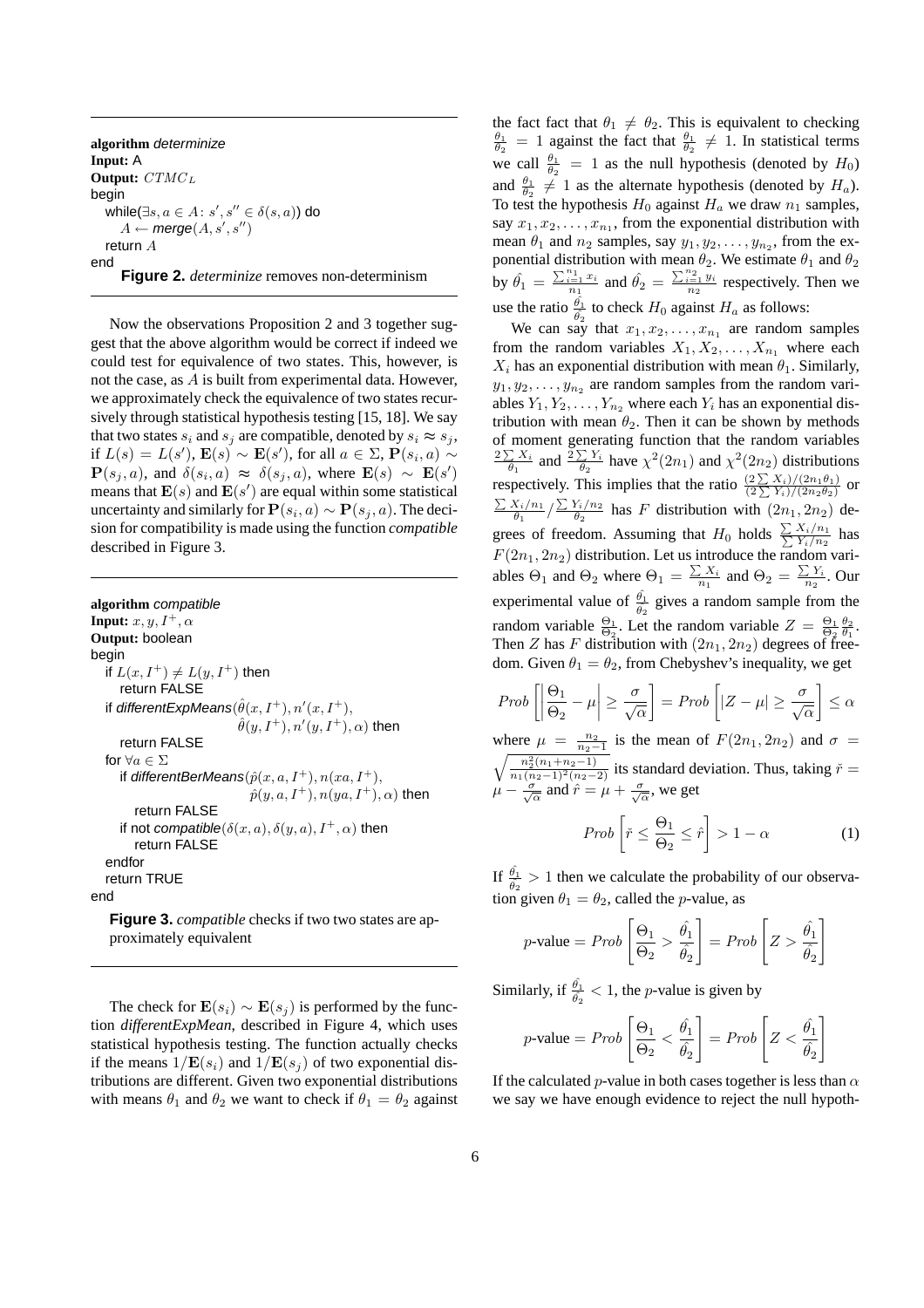esis  $\theta_1 = \theta_2$ . This is equivalent to say that we reject  $H_0$  if  $\hat{\theta_1}$  $\frac{\theta_1}{\hat{\theta_2}} \notin [\check{r}, \hat{r}].$ 

## **algorithm** differentExpMeans

**Input:**  $\hat{\theta_1}, n_1, \hat{\theta_2}, n_2, \alpha$ **Output:** boolean begin if  $n_1 = 0$  or  $n_2 = 0$  then return FALSE return  $\frac{\hat{\theta_1}}{\hat{\theta_2}} \notin [\v{r}, \hat{r}]$ end

> **Figure 4.** *differentExpMeans* checks if two estimated exponential means are different; the parameter  $\alpha$  is used in calculating  $\tilde{r}$  and  $\hat{r}$

The check for  $P(s_i, a) \sim P(s_j, a)$  is performed by the function *differentBerMeans* (see Figure 5) using Hoeffding bounds similar to that in [6]. The method checks if the means  $p_1$  and  $p_2$  of two Bernoulli distributions are statistically different or not. If  $f_1$  tries are 1 out of  $n_1$  tries from a Bernoulli distribution with mean  $p_1$  and  $f_2$  tries are 1 out of  $n_2$  tries from a Bernoulli distribution with mean  $p_2$ , then we say that  $p_1$  and  $p_2$  are statistically same if

$$
\left|\frac{f_1}{n_1} - \frac{f_2}{n_2}\right| < \sqrt{\frac{1}{2} \log \frac{2}{\alpha}} \left(\frac{1}{\sqrt{n_1}} + \frac{1}{\sqrt{n_2}}\right)
$$

Note that it is possible to use other tests, such as multinomial test [16], to compare two means of Bernoulli distributions.

**algorithm** differentBerMeans **Input:**  $\hat{p}_1, n_1, \hat{p}_2, n_2, \alpha$ **Output:** boolean begin if  $n_1 = 0$  or  $n_2 = 0$  then return FALSE return  $|\hat{p_1}-\hat{p_2}|>$  $\sqrt{\frac{1}{2} \log \frac{2}{\alpha}}$  $\overline{a}$  $\frac{1}{\sqrt{n_1}} + \frac{1}{\sqrt{n_2}}$ end

**Figure 5.** *differentBerMeans* checks if two estimated Bernoulli means are different

´

## **3.4. Complexity**

The worst case running complexity of the algorithm is cubic in the sum of the length of all samples. However, in our experiments we found that the running time grows almost linearly with the sum of length of sample lengths. The parameter  $\alpha$  influences the size of the sample needed for

converging on the right model. The exact dependence of sample size on  $\alpha$  is an open problem that needs investigation.

## **4. Learning in the Limit**

In order to prove correctness of our algorithm, we need to show that the  $CTMC<sub>L</sub>$  that the learning algorithm produces is eventually equivalent to the model that was used to generate the samples. Our proof proceeds in two steps. First we show that the learning algorithm will eventually be presented what is usually called a *structurally complete* sample. A structurally complete sample  $I^+$  is a multi-set of traces such that the traces visit every (reachable) state and every transition. More formally, for every state s of the target  $CTMC<sub>L</sub>$ , there is a trace  $\tau \in I^+$  such that s is one of the states visited when trace  $\tau$  was produced, and for every (reachable) transition  $(s, a)$  there is a trace  $\tau \in I^+$  such that  $(s, a)$  is traversed by  $\tau$ . Observe that if  $I^+ \subseteq I'^+$  and  $I^+$ is structurally complete then  $I'^+$  is also structurally complete. The second step of the proof involves showing that if we keep adding samples to a structurally complete set, then we will eventually learn the right  $CTMC<sub>L</sub>$ . These two steps together show that our algorithm will learn the target  $CTMC<sub>L</sub>$  in the limit [8].

The first thing to observe that for any  $CTMC_L \mathcal{M}$  there is a finite structurally complete sample set. Let  $\Gamma$  be a structurally complete sample set and let  $\mathcal{F} = (\mathcal{M}, p)$  be a  $CTMC<sub>L</sub><sup>f</sup>$  (with any stopping probability p). Now observe that for any  $\tau \in \Gamma$ ,  $p = Prob_{\mathcal{F}}(\tau, s_0)$  is finite and nonzero. Thus, the probability that  $\tau$  is not among the first k samples generated by  $\mathcal F$  is  $(1-p)^k$ , and this tends to 0 as k increases. Hence, every string in  $\Gamma$  is eventually generated, and so the sample given to the learning algorithm is eventually structurally complete.

The main challenge in the proof of correctness is to show that once we have a structurally complete sample, we will eventually learn the right  $CTMC_L$ . In what follows, we simply assume that whenever we refer to a sample  $I^+$ , we mean that  $I^+$  is structurally complete. Observe that for a (structurally complete) sample  $I^+$ , the right  $CTMC<sub>L</sub>$  is one that results from merging equivalent states of  $PCTMC(I^+)$ . However, since we can only check compatibility (and not exact equivalence) the only errors the algorithm makes can result when we check the compatibility of two states. There are two types of errors in this context.

- 1. Type I error : *compatibility* returns false when two states are actually equivalent, and
- 2. Type II error : *compatibility* returns true when two states are not equivalent

Our goal is to reduce these two errors as much as possible. We show that as  $s = |I^+|$  goes to infinity, the global contribution of these two errors tend to zero. Observe that, if  $t$  is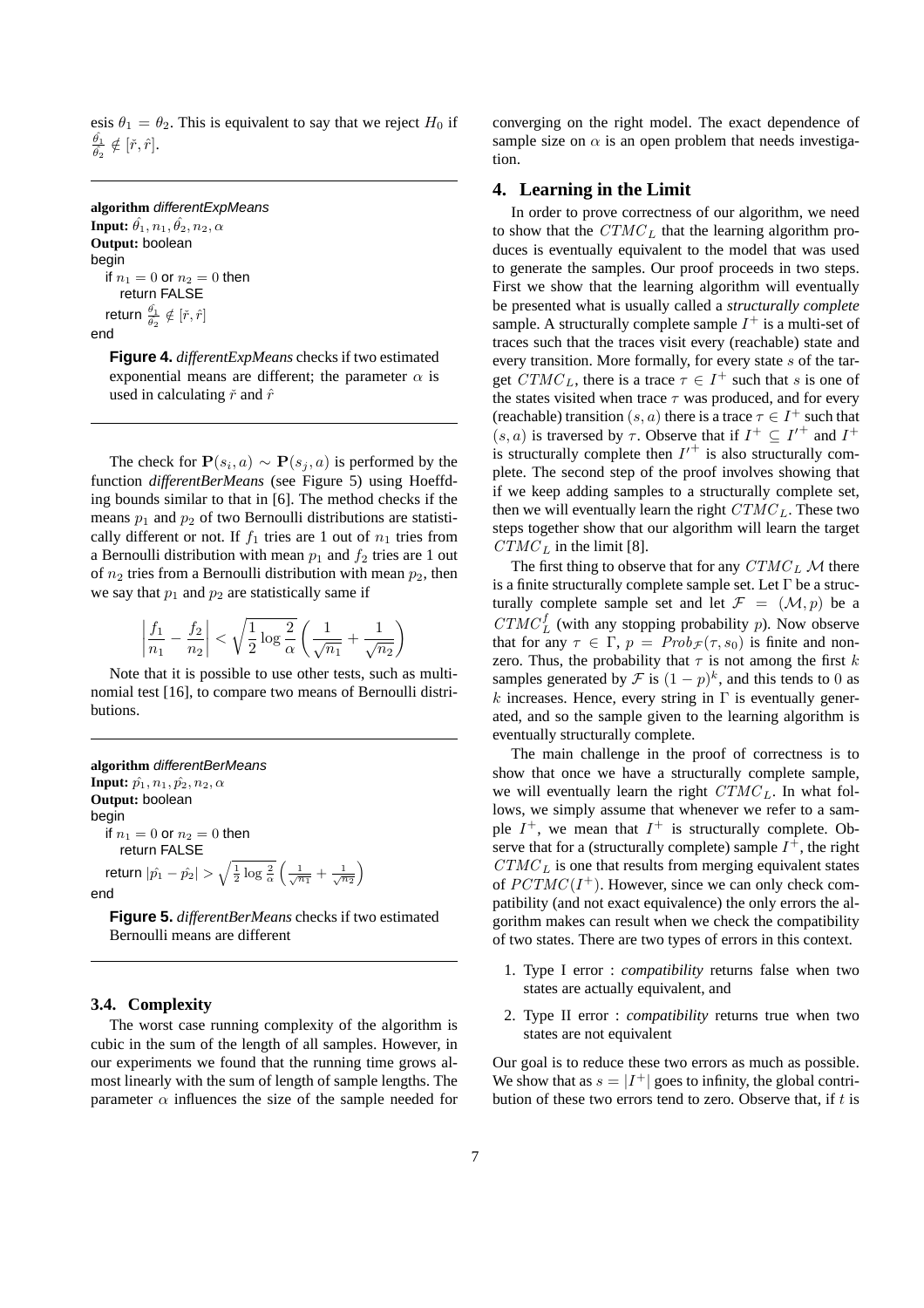the number of states in  $PCTMC(I^+)$ , then t cannot grow as fast as  $s$  does. If  $m$  be the number of states in the target  $CTMC<sub>L</sub><sup>f</sup>$ , then the number of merges performed by the algorithm before giving the correct  $CTMC_L^f$  is  $t-m$ . Further recall that the p-value of the tests performed by the functions *differentExpMeans* and *differentBerMeans* is at most  $\alpha$ . Hence, global Type I error,  $e_{\alpha}$  is bounded by  $\alpha(|\Sigma|+1)t$ . This error can be made negligible and independent of the size of the  $PCTMC(I^+)$  by taking  $\alpha = kt^{-1}$  for some very small constant k.

Thus, by making  $\alpha$  small we can ensure that the learning algorithm always merges equivalent states. Then the errors of the learning algorithm can be confined to those resulting from merging inequivalent states. In the absence of Type I errors, the learning algorithm always outputs a  $CTMC<sub>L</sub><sup>f</sup>$ , whose states form a partition of the target  $CTMC<sub>L</sub><sup>f</sup>$ . Thus an upper bound on Type II errors is given by the probability that an error occurs when comparing two states of the target  $CTMC<sub>L</sub><sup>f</sup>$ . Taking  $\beta$  to be the probability of merging two non-equivalent states, we get the Type II error  $e_{\beta} \leq \frac{1}{2}\beta m(m-1)(|\Sigma|+1)$ . Thus if we show that  $\beta$  tends to 0 as the sample size grows, then we know that the algorithm will eventually not make any errors.

Observe that the probability of merging a pair of nonequivalent states is bounded by the probability of either *differentExpMeans* or *differentBerMeans* returning TRUE when the actual means are different. Hence, in order to show that the learning algorithm eventually gives the right answer, we need to show that the probability that *different-ExpMeans* and *differentBerMeans* make an error when the means are different tends to 0. We will consider each of the procedures separately and bound their error.

**Case** *differentExpMeans***:** Assume that  $r = \frac{\theta_2}{\theta_1} \neq 1$ , i.e.,  $\mathbf{E}(s_i) \neq \mathbf{E}(s_j)$ . Recall that for a given  $\alpha$ , taking  $\dot{r} = \mu - \frac{\sigma}{\sqrt{\alpha}}$ and  $\hat{r} = \mu + \frac{\sigma}{\sqrt{\alpha}}$ , where  $\mu$  is the mean and  $\sigma$  the standard deviation of  $F(2n_1, 2n_2)$ , we say that an observation  $\frac{\hat{\theta_1}}{\hat{\theta_2}}$  provides evidence for  $\mathbf{E}(s_i) \sim \mathbf{E}(s_j)$  when  $\frac{\hat{\theta_1}}{\hat{\theta_2}} \in [\tilde{r}, \hat{r}]$ . Now, we have i i

*Prob* 
$$
\left[\tilde{r} \leq \frac{\Theta_1}{\Theta_2} \leq \hat{r}\right]
$$
 = *Prob*  $\left[\tilde{r}r \leq \frac{\Theta_1}{\Theta_2} \frac{\theta_2}{\theta_1} \leq \hat{r}r\right]$   
 = *Prob*  $\left[\tilde{r}r \leq Z \leq \hat{r}r\right]$ 

where, Z has distribution  $F(2n_1, 2n_2)$ . Once again by Chebyshev's inequality, we know that ¸

$$
Prob\left[|Z-\mu|\geq \frac{\sigma}{\sqrt{\beta}}\right] \leq \beta
$$

Thus, if  $r\check{r} \geq \mu + \frac{\sigma}{\sqrt{\beta}}$  or  $r\hat{r} \leq \mu - \frac{\sigma}{\sqrt{\beta}}$  then

$$
Prob\left[\tilde{r} \leq \frac{\Theta_1}{\Theta_2} \leq \hat{r}\right] = Prob\left[\tilde{r}r \leq Z \leq \hat{r}r\right] \leq \beta
$$

Taking

$$
\beta = \left(\frac{\sigma\sqrt{\alpha}}{|r-1|\mu\sqrt{\alpha}+r\sigma}\right)^2
$$

we observe that if  $r < 1$  then  $r \ge \mu + \frac{\sigma}{\sqrt{\beta}}$  and if  $r \ge 1$ then  $r\hat{r} \leq \mu - \frac{\sigma}{\sqrt{\beta}}$ . Finally, plugging in the values of  $\mu$ ,  $\sigma$ and  $\alpha$ , we observe that  $\beta$  tends to 0.

**Case** differentBerMeans: Let  $P(s_i, a) = p_1 \neq p_2$  $P(s_i, a)$ . Let  $F_1$  be a random variable that is the mean of  $n_1$  Bernoulli trials with mean  $p_1$  and  $F_2$  the mean of  $n_2$ Bernoulli trials with mean  $p_2.$  Recall that we say  $\mathbf{P}(s_i, a) \sim$  $P(s_i, a)$  if some observation  $\hat{f}_1$  of variable  $F_1$  and observation  $\hat{f}_2$  of  $F_2$  are such that  $|\hat{f}_1 - \hat{f}_2| < \epsilon$  where

$$
\epsilon = \sqrt{\frac{1}{2} \log \frac{2}{\alpha}} \left( \frac{1}{\sqrt{n_1}} + \frac{1}{\sqrt{n_2}} \right)
$$

We will try to bound the probability that this happens. Observe that  $E(F_1 - F_2) = p_1 - p_2$  and

$$
\begin{array}{rcl}\n\text{Var}(F_1 - F_2) & = & \text{Var}(F_1) + \text{Var}(F_2) \\
& = & \frac{p_1(1 - p_1)}{n_1} + \frac{p_2(1 - p_2)}{n_2} \ge \frac{1}{4n_1} + \frac{1}{4n_2}\n\end{array}
$$

Now  $\beta = Prob(|F_1 - F_2| < \epsilon) < Prob(|(F_1 - F_2) - (p_1 |p_2| > |p_1 - p_2| - \epsilon$ . By Chebyshev's inequality,  $\beta \leq B$ where

$$
B = \begin{cases} \frac{\text{Var}(F_1 - F_2)}{(|p_1 - p_2| - \epsilon)^2} & \text{if } \epsilon < |p_1 - p_2| \text{ and} \\ \text{Var}(F_1 - F_2) < ((p_1 - p_2) - \epsilon)^2 \\ 1 & \text{otherwise} \end{cases}
$$

First observe that  $n_1$  and  $n_2$  grow linearly as  $s = |I^+|$  increases, and so even if  $\alpha$  is  $kt^{-1}$  as needed in order to eliminate Type I errors, since t is bounded by  $s$ ,  $\epsilon$  tends to 0 as s grows. Next  $Var(F_1-F_2)$  also tends to 0 as s grows. Hence  $B$  vanishes with  $s$ , proving that in the limit Type II errors are eliminated.

### **5. Tool and Experiments**

We have implemented the learning algorithm in Java as a sub-component of the tool VESTA (Verification based on Statistical Analysis).<sup>2</sup> The tool takes a multi-set of examples generated from the simulation of a system having an unknown  $CTMC<sub>L</sub>$  model. Based on these examples the tool learns the underlying  $CTMC<sub>L</sub>$  for a given value of  $\alpha$ . The learned model can be used for verification of CSL formulas either using the statistical model-checker of VESTA [21] or other model-checkers such as PRISM [17], ETMCC [12], Ymer [24] etc. We tested the performance of our tool on several  $CTMC_L$  models. For each  $CTMC_L$  model we performed discrete-event simulation to get a large number of examples and then learned a  $CTMC<sub>L</sub>$  based on these examples. Finally we checked if the learned  $CTMC<sub>L</sub>$  is equivalent as the original  $CTMC<sub>L</sub>$ , that generated the examples. We found that the learned  $CTMC<sub>L</sub>$  is equivalent to the original  $CTMC<sub>L</sub>$  in all our experiments provided that the number of samples is large enough. In all our experiments we assumed that the set of atomic propositions at any state

<sup>2</sup> Available from http://osl.cs.uiuc.edu/∼ksen/vesta/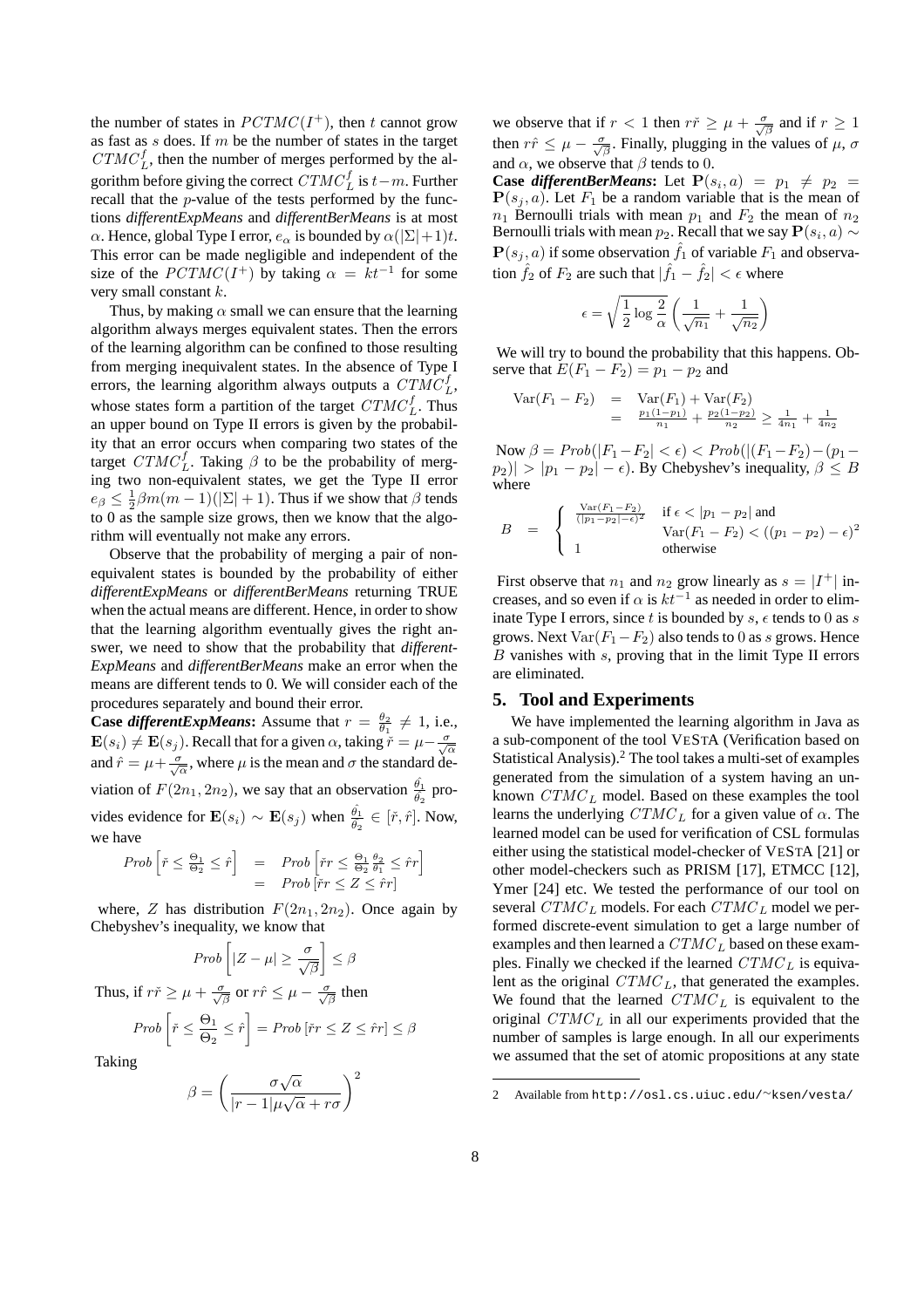are same. This is assumed to show the working of the statistical tests. If we take atomic propositions into consideration then the learning becomes faster because atomic propositions will be sufficient in distinguishing certain states. We next report the results of our experiments performed on a Pentium III 1.2GHz laptop with 620 MB SDRAM.

**Symmetric CTMC** The  $CTMC<sub>L</sub>$  in Figure 6, which is carefully selected, contains four states. The probability of taking the edges labeled  $a$  and  $b$  from the states 0 and 2 are same; however, the total rates at which transitions take place from the two states are different. Therefore, to distinguish these two states comparison of the total rates is required. Similar is the case for states 1 and 3. On the other hand, the total rates for the states 0 and 1 are same; however, the probability of taking the edges  $a$  and  $b$  are different which is used to distinguish the two states. The same is true for the states 2 and 3. Thus this example shows the effectiveness of both the functions *differentBerMeans* and *differ* $entExpMeans$  during learning. We use the  $CTMC<sub>L</sub>$  to generate samples which are then used to learn a  $CTMC<sub>L</sub>$ . We found that for more than 600 samples and  $\alpha = 0.0001$  the  $CTMC<sub>L</sub>$  learned is same as the original  $CTMC<sub>L</sub>$ .



**Triple Modular Redundant System** Our next example is the CTMC <sup>L</sup> in Figure 7 representing the model of a *Triple Modular Redundant System* (TMR). The example is taken from [10, 2]. We ignore the atomic propositions that are true at each state to show the effectiveness of our statistical test. Although we generated the samples through the discrete event simulation of the  $CTMC<sub>L</sub>$  in Figure 7, we can as well assume that the samples are coming from the actual running system. In figure 7 we plot the average number of states in the learned  $CTMC<sub>L</sub>$  and time taken in learning against the number of samples used in learning. The number of states converges to five when the sample is large enough. The time taken for learning grows almost linearly with the number of samples. With  $\alpha = 0.0001$  and 1000 samples the algorithm learns the same  $CTMC<sub>L</sub>$  in less than 2 seconds. For small number of samples, due to lack of sufficient information, the algorithm tends to generalize more resulting in less number of states in the learned  $CTMC_L$ .

**Tandem Queuing Network** In this more practical example we considered a  $M/Cox_2/1$ -queue sequentially composed with a M/M/1-queue. This example is taken from [13]. For  $N = 3$ , where N denotes the capacity of the queues, the algorithm learned a  $CTMC<sub>L</sub>$  model with 15 states. However, the number of samples required in this case to learn the underlying  $CTMC<sub>L</sub>$  is quite large (around 20,000). This particular experiment suggests that learning underlying  $CTMC<sub>L</sub>$  for large systems may require a large number of samples. Therefore, a more effective technique would be to verify the approximate model learnt from small number of samples. However, because the model learnt is approximate, the result of verification would also be approximate. This suggests that the confidence in verification should be quantified reasonably. How to do such quantification remains an open problem.

### **6. Conclusion and Future Work**

We have presented a novel machine-learning algorithm to learn the underlying edge-labeled continuous-time Markov chains of deployed stochastic systems for which we do not know the model before-hand. An important aspect of the learning algorithm is that it can learn a formal stochastic model from the traces generated during testing or executing the deployed system. The learnt  $CTMC<sub>L</sub>$  can be used to verify the deployed systems using existing probabilistic model-checking tools. Moreover, one can also check if the learnt model is F-bisimilar [2, 3] to the model given in a specification. This allows us to check if the deployed system correctly implements a specification with respect to a set of formulas F. Finally, we provide an implementation of the algorithm which can be used with various other tools.

One of the limitations of our work is that it may not scale up for systems having large underlying CTMC model. Therefore, one needs to develop techniques that can perform approximate verification as the model is learnt. The accuracy of such verification technique should increase with the increase in the number of samples. The difficult part in developing such an approach is to correctly quantify the confidence (or accuracy) in verification. Such a technique will make verification of "black-box" systems a very practical approach that can co-exist with testing based on discrete event simulation.

### **Acknowledgement**

The work is supported in part by the DARPA IPTO TASK Award F30602-00-2-0586, the DARPA/AFOSR MURI Award F49620-02-1-0325, the ONR Grant N00014-02-1-0715, and the Motorola Grant MOTOROLA RPS #23 ANT. Our work has benefitted considerably from our collaboration with Abhay Vardhan